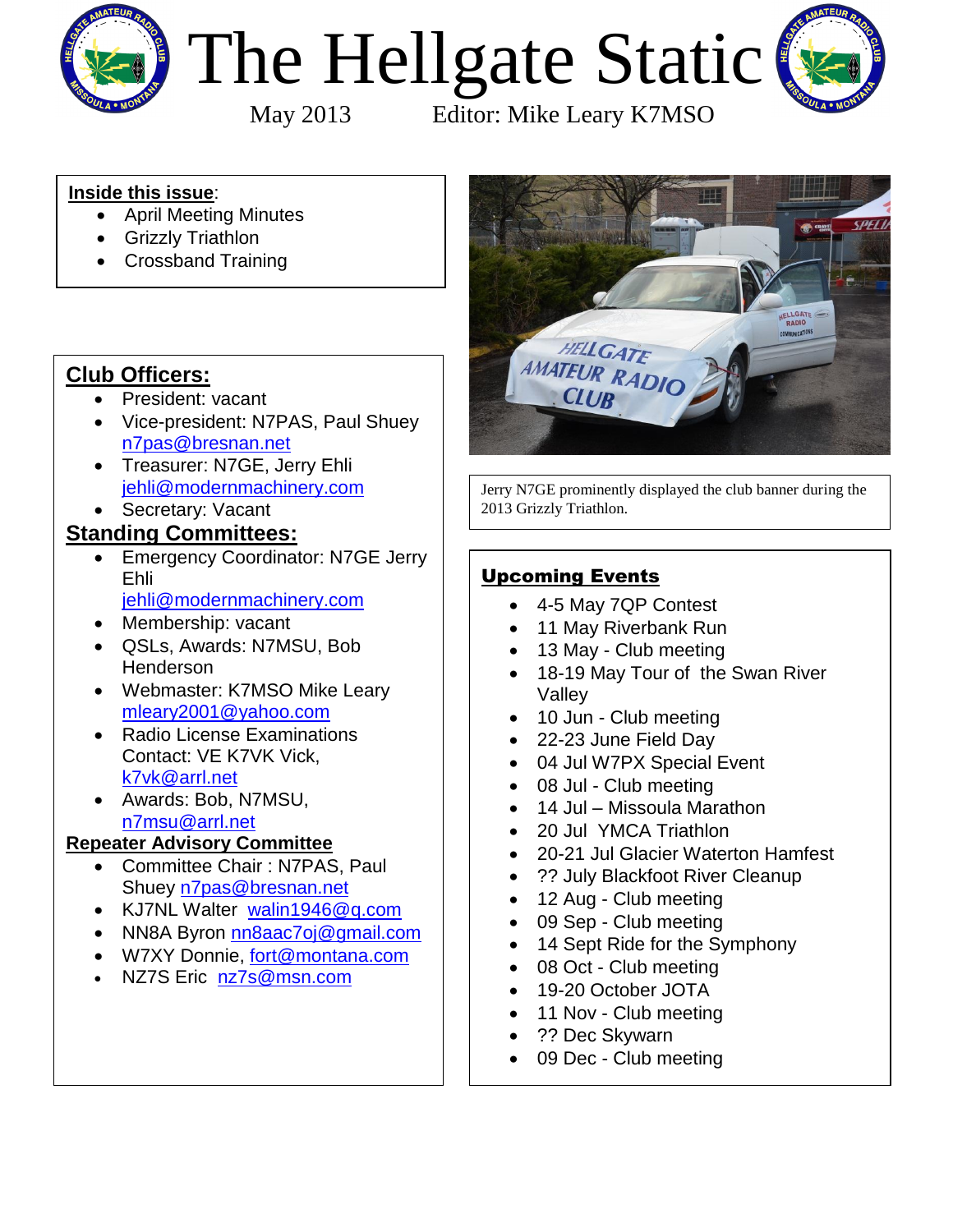#### **Minutes HARC April 8, 2013**

- Bob n7msu introduced Tim Merchant from the bike club. He discussed the TOSRV in May. There were not much in the way of changes to the tour. He presented the HARC with a donation from their group and said they appreciated our service to the bike tour.
- Treasures Report: motion to accept by Lewis nq7d and  $2<sup>nd</sup>$  by Donnie w7xy
- Net Operators:  $4/10$  n7pas  $4/17$  w4yma  $4/24$  nl7wb  $5/1$  kc5wra
- Jerry reported that Griz Tri. is on April 20 and sent a sign up sheet around. The group is to meet at Grizzly Pool before the race. Jerry also stated that River Bank Run is May 11
- Elmer's name has been removed from the checking account and Eric nz7s will add his name to the account.
- 7QP contest event: Tom k0sn the Chair of the event is looking for a location. Discussion about a Lost Trail Pass spot that might work. Starts at 7:00 am Saturday May 4 setup will be Friday.
- Field Day: Tom k0sn the Chair scheduled a planning meeting for 6:15 before the next regular club meeting next month.
- New Business: Resignation of President Elmer wg7p and Liz wg7e. These positions will be filled at the next meeting. Nominations were opened up and Donna kc5wra for secretary and Eric nz7s for president. Eric declined the nomination.
- Motion made to pay for plaque to honor wg7p and wg7e for their service to the club made by Bill w4yma  $2<sup>nd</sup>$  by Wayne kb7bpu. Motion passed.
- Motion made to give Donnie w7xy the HARC membership list to use for resources at the NWS.
- IRS notice was read regarding filling. It was determined we are exempt after Paul n7pas made a phone call to a reliable source.
- Eileen kd7tue from the Bitterroot Club who is also a HARC member expressed an interest in them being available for assistance with HARC events. There was discussion about the two groups working together to build resource capability.
- Eric nz7s commented on the AUXCOMM held in March. The positive value to Missoula area it would have with communication support. There may be another one later in the year. Four HARC members attended.
- JC Jackson announced he is the Assistant Section Manager under the newly elected Section Manager. His desire is to feed more club activities info to the section manager. A motion was made to give the club membership list to JC to use to distribute information. It was seconded and discussion determined that the method for giving information about HARC activities should come from HARC board. The motion was rescinded.
- Members Present:

NZ7S N7GE N7PAS W4YMA NQ7D KC5WRA W7XY KD7TUF KD7TUE K0SN Tim Marchant NL7WB KF7GZR N7DLP N7MSU N7GIS W7XT

#### SUBMITTED BY: ERIC NZ7S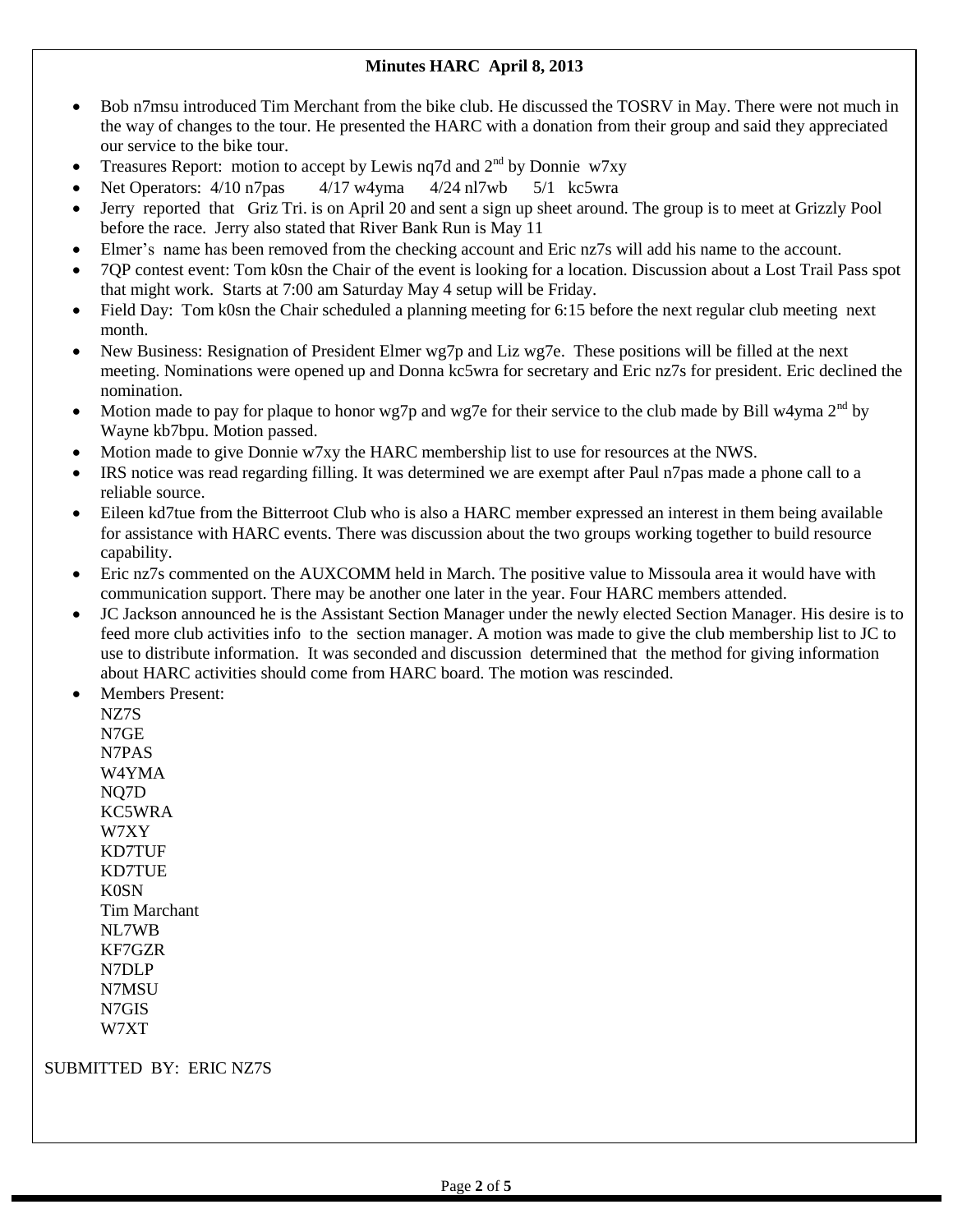# **2013 Grizzly Triathlon**

HARC volunteers enjoyed another great day helping with the 2013 Grizzly Triathlon. Net control was Jerry N7GE. The roving photographer was Mike K7MSO while Jim N0XPO read the numbers at the start, after participants had left the grizzly pool and were on their bikes. This area proved to be pretty hectic, with at least one bicycle collision. Next the race went past Vick K7VK, who was stationed on the north end of the Van Buran street foot bridge near a dangerous dog leg turn that caused some bicycle accidents. Tom K0SN was in the East Gate Shopping Center Parking lot where the race turned East on Highway 10. Bill W4YMA was parked on Brickyard hill east of East Missoula and Greg NL7WB was at the Marshall turnout. Donna KC5WRA and Lewis NQ7D were at the turnaround point near the intersection of highways 10 and 200. Steve was stationed way up Kim Williams Trail at the turnaround point for the run part of the race. Afterwards the HARC volunteers swapped stories at the 5 Guys restaurant.

#### **Bill W4YMA, The Right Place and the Right Time**

Today was the Griz-Man Triathlon, an annual event held on and around the University of Montana campus. As the Hell Gate Radio Amateur Club, we hams participate in assisting on the race course as cell phone coverage isn't reliable on some of the stretches, but our ham radios always have coverage.

Today's event was the first I was able to participate in because there was a competing triathlon held on the same weekend except it was out in the hills at a place call "Paws Up" away from the University Campus. That hill/mountain/river area also required ham radios, many of them actually. The event off campus was not held this year so I was asked to participate in the campus setting.

An aside here, as I had plans to start bike riding as soon as the weather got warmer; therefore I got a bike prepared to hit the streets.

My bike has been mounted on my bike rack now for about three weeks awaiting warmer weather. On the Griz triathlon I was stationed on "Brick Yard Hill" which is like "Heartbreak Hill for the Boston Marathon. With my car and the bike mounted on it the signs of The Hell Gate Amateur Radio Club making us A Radio Car in case of emergency or accidents...I was highly visible to the riders on the course.

Here's where it gets interesting. My bike crossed the Griz-Man Triathlon finish line two times, BUT I wasn't riding it. There was a call for a bicycle repair on the course as one rider had a flat. He was able to get an air pump enough to end up at my station.

I recognized the rider as my Physical Trainer at the hospital three days a week. He said he just wanted to finish the course and could I loan him my bicycle to do so. Of course I would, could, and did.

About an hour later he returned my bike and I swapped it out for his flat-prone bike.

A half-hour later a woman biker approached me with a completely off-the-rim flat. She said she just wanted to finish the race and could I loan her my bike!!

I did and she went off the finish the race: so this is how my bike got to cross the finish line two times today. So there you have it sports fans; how my bike crossed the Griz-man Triathlon twice today .





Bill W4YMA gets his bike the  $2<sup>nd</sup>$  time Jerry N7JE explains what he needs from Jim N0XPO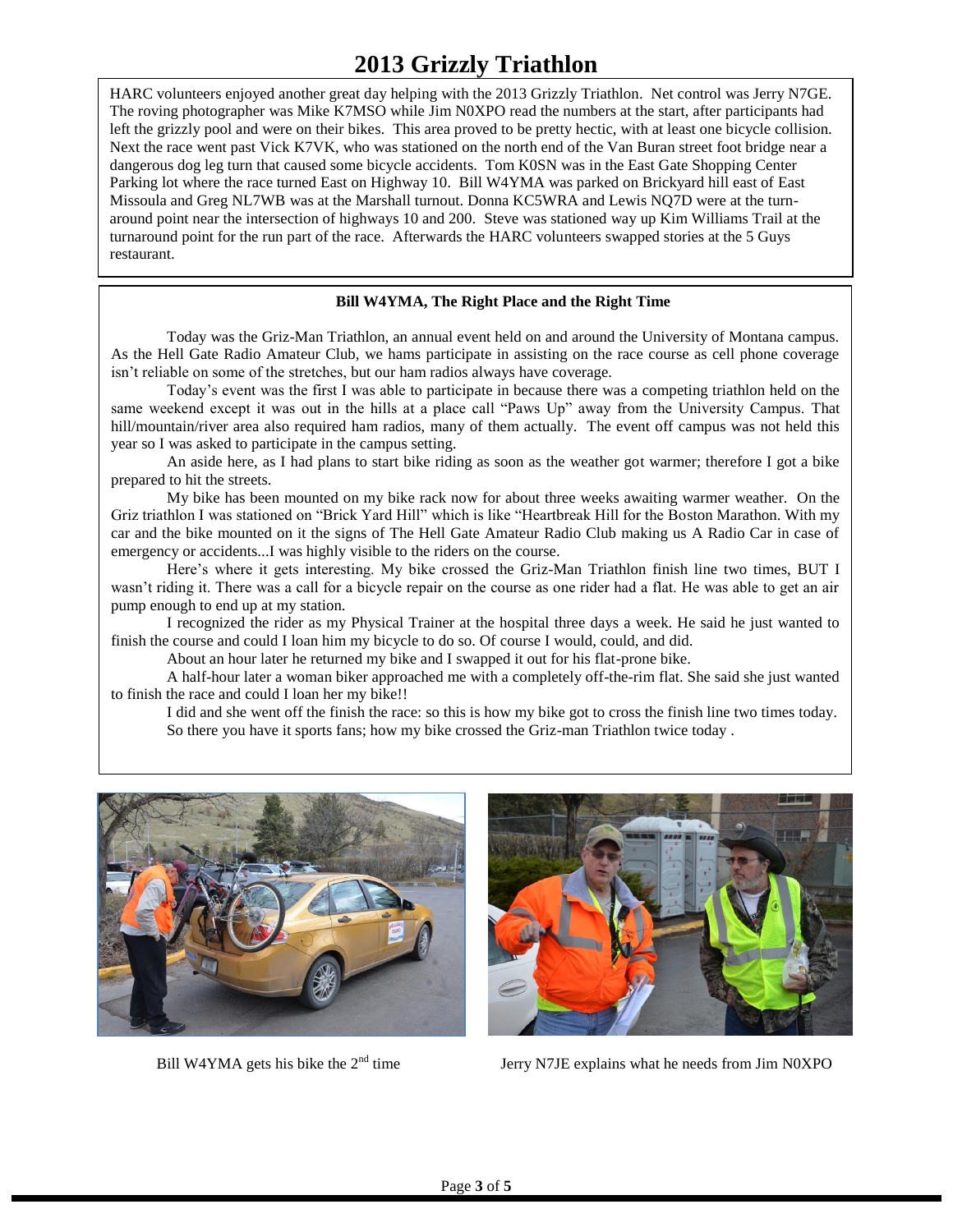



Tom K0SN was in the East Gate parking lot. Bill W4YMA was at Brickyard hill with Oreo cookies on the hood







Greg NL7WB relayed bib numbers from Marshall Turnout Donna KC5WRA and Lewis NQ7D were at the turn around with Oreos



Vick K7VK watches the dangerous dog leg turn Jim N0XPO called in bib numbers from the bike start point